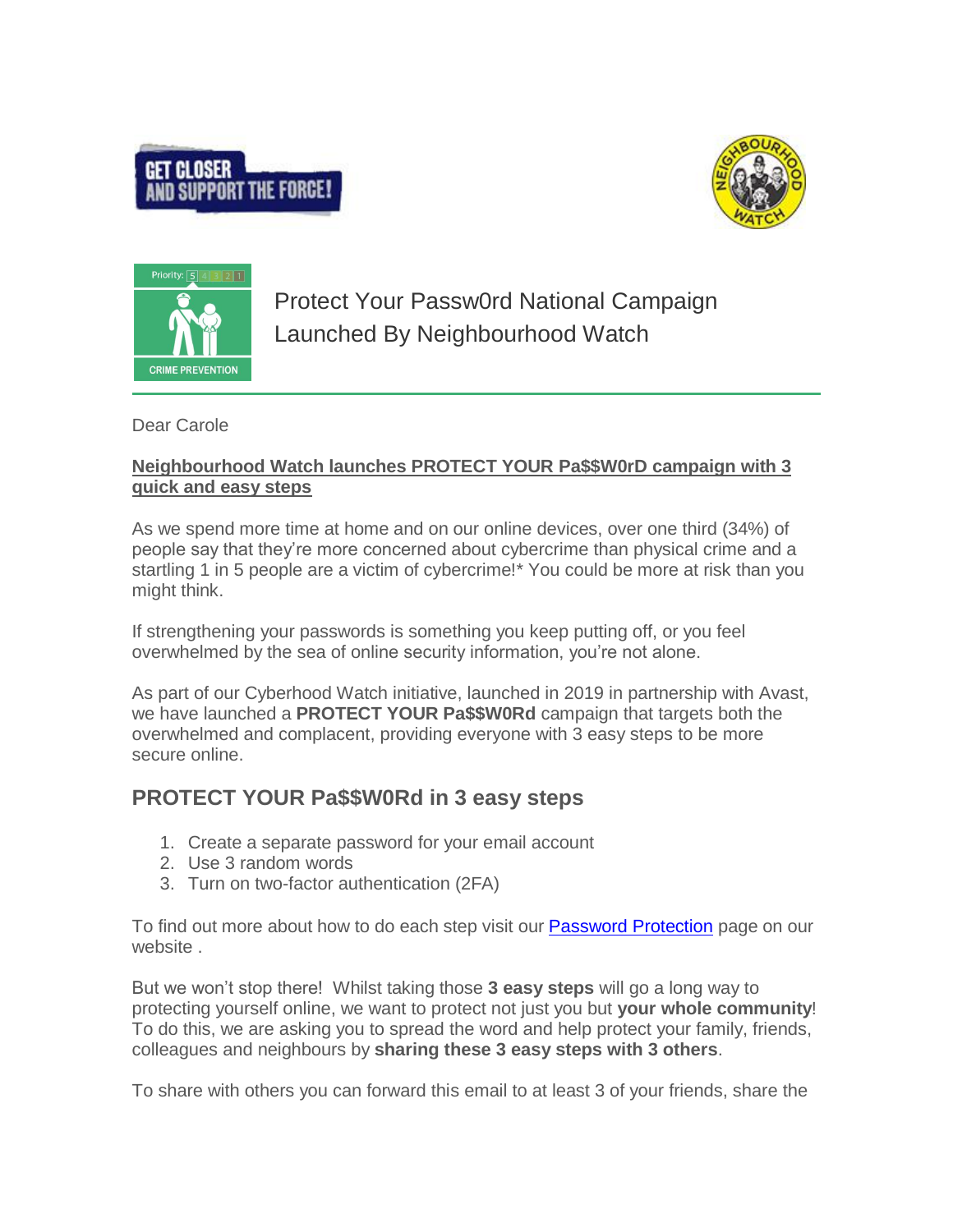information from our [Password Protection](https://www.ourwatch.org.uk/passwords) page in your local newsletter, or share our campaign on your social media channels using our [Protect your Pa\\$\\$W0Rd Campaign](https://www.ourwatch.org.uk/sites/default/files/documents/2020-11/NW%20Passwords%20Social%20Media%20Pack_2.pptx)  [Pack,](https://www.ourwatch.org.uk/sites/default/files/documents/2020-11/NW%20Passwords%20Social%20Media%20Pack_2.pptx)

#### **More about the campaign**

Our campaign will run on social media for 4 weeks from 9th November 2020. We are targeting both Neighbourhood Watch members and non-members alike with two different attitudes to online security.

For those that are unsure and overwhelmed by an abundance of advice, we want to cut though the noise and **simplify the confusion**, so they feel empowered to take action.

And for those that think 'it won't happen to me' we want to shock them into action, so that they realise how prevalent the problem is, **even amongst young people.**

We have created social media animated and still graphics targeted to both those audiences, supported by further information detailing how and why to take each step on our dedicated **[Password Protection](https://www.ourwatch.org.uk/passwords)** page.

Download our **[Protect your Pa\\$\\$W0Rd Campaign Pack](https://www.ourwatch.org.uk/sites/default/files/documents/2020-11/NW%20Passwords%20Social%20Media%20Pack_2.pptx)** to share the campaign across your networks using email, whatsapp, Instagram, Twitter, Facebook and in newsletters.

Why not go one step further and share our **[Protect your Pa\\$\\$W0Rd Press Release](https://www.ourwatch.org.uk/sites/default/files/documents/2020-11/NW%20Press%20Release%2005112020.pdf)** locally and don't forget to let us know about any local press you are able to generate.

# **Visit our [Protect your PA\\$\\$word](https://www.ourwatch.org.uk/get-involved/support-campaign/protect-your-paw0rd) campaign page to find out more.**

\*Perceptions of cybercrime in the UK report produced in partnership with Avast, surveyed over 14,000 Neighbourhood Watch members: [https://press.avast.com/hubfs/media](https://press.avast.com/hubfs/media-materials/kits/Avast%20Cyberhood%20Watch/Avast_CyberHood_Watch_Report%20FINAL.pdf?hsLang=en)[materials/kits/Avast%20Cyberhood%20Watch/Avast\\_CyberHood\\_Watch\\_Report%20FINAL.pdf?hsLang=en](https://press.avast.com/hubfs/media-materials/kits/Avast%20Cyberhood%20Watch/Avast_CyberHood_Watch_Report%20FINAL.pdf?hsLang=en)

For more information contact Deborah Waller on [deborah.waller@ourwatch.org.uk.](mailto:deborah.waller@ourwatch.org.uk?subject=Protect%20your%20Pa%24%24word%20campaign)

Kind regards

### **NEIGHBOURHOOD WATCH NETWORK, Central Support Team**

**Follow us.. Website:** [ourwatch.org.uk](http://www.ourwatch.org.uk/) **Facebook:** [facebook.com/ourwatch](http://facebook.com/ourwatch) **Twitter:** [twitter.com/N\\_watch](http://twitter.com/N_watch) **Instagram:** [neighbourhood.watch.insta](https://www.instagram.com/neighbourhood.watch.insta/) **LinkedIn:** [linkedin.com/company/neighbourhood-watch/](http://linkedin.com/company/neighbourhood-watch/)

#### **Attachments**

[3steps300x300.gif](https://assets.neighbourhoodalert.co.uk/Attachment/306552/348434/67578/67578_3steps300x300.gif) - 25.1 KB